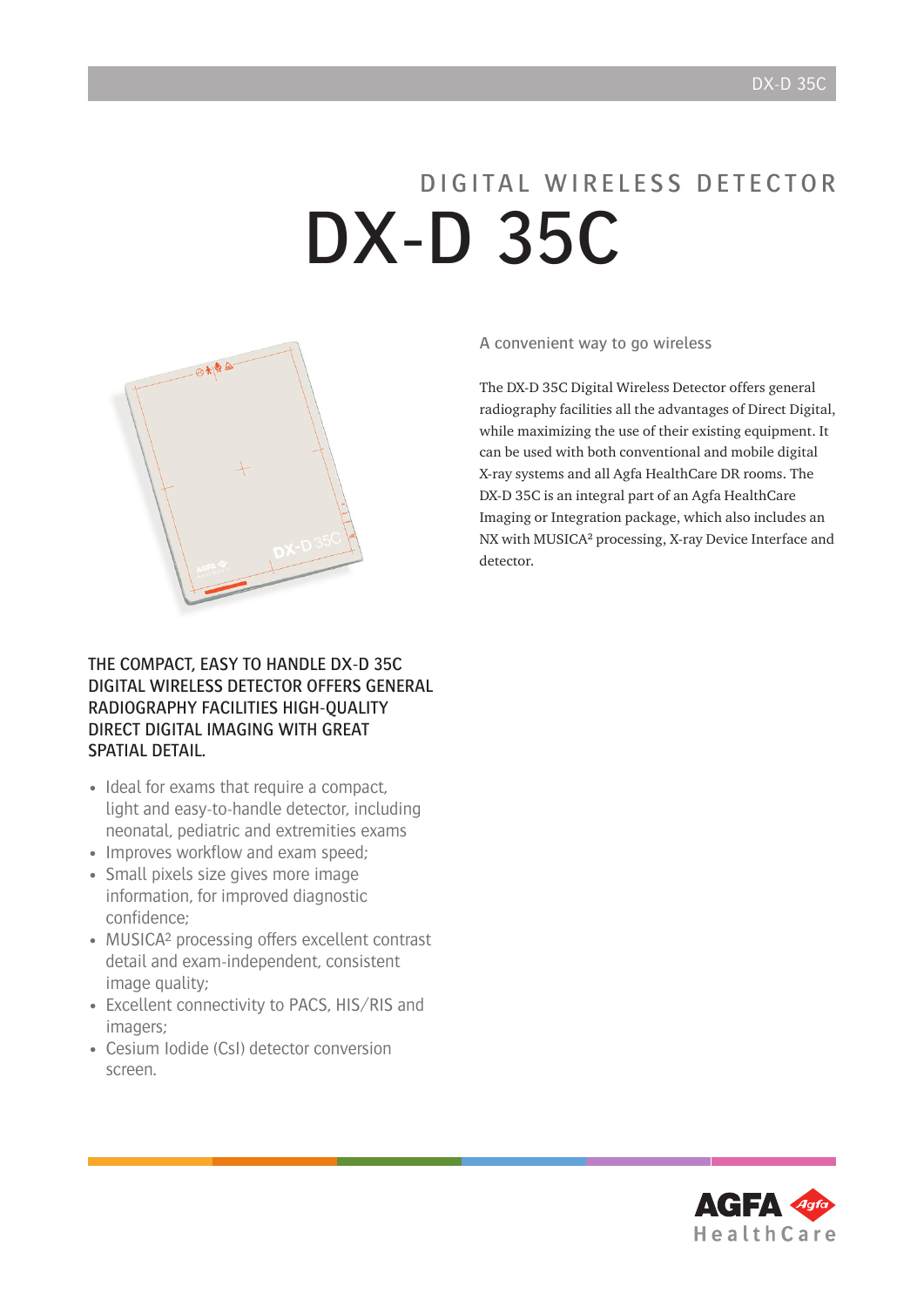#### Compact size offers benefits

The convenient dimensions of the DX-D 35C make it an excellent solution for imaging of premature infants. With its smaller-than-standard 35 x 27.4 cm image size, it can fit into an incubator bucky tray. Cost effective, light and easy to handle, it is also ideal for extremity imaging and as a second, additional detector in the X-ray room.

#### Smoother, faster workflow

The DX-D 35C is part of a cassette-less and filmless solution, which improves workflow and speeds up exam times. The range of benefits includes immediate retakes (without the need to change the cassette), while the number of images you can take is no longer limited by the number of cassettes you have available. There is no risk of patients' cassettes being mixed up, and images can be sent immediately to the PACS or imager in DICOM format.

#### Improved diagnostic effectiveness

The DX-D 35C offers a very small pixel size:  $125 \mu m$ . So each image contains more image information - 6.1 megapixels. And more image information means more informed diagnosis.

MUSICA²: consistent image quality, high contrast detail

The DX-D 35C comes with our 'gold standard' MUSICA² image processing, which has been specially adapted and tuned to further enhance the excellent DR image quality. The exam-independent MUSICA² ensures consistent image quality and high contrast detail.

#### Services & Support

Agfa HealthCare offers service agreement solutions tailored to the individual customer's situation. The service agreements are available in Basic, Comfort and Advanced levels, making lifecycle costs predictable. A worldwide team of some 1,000 service professionals is at your disposal to provide support at all phases of your project. As an additional service, they can help you customize your examination tree or link RIS protocol codes, for an even higher return on investment. Tasks go well beyond maintenance, and can include value added services such as super user training, staff training and software upgrades. For the DX-D 35C, an extended warranty and 'drop' insurance are also available.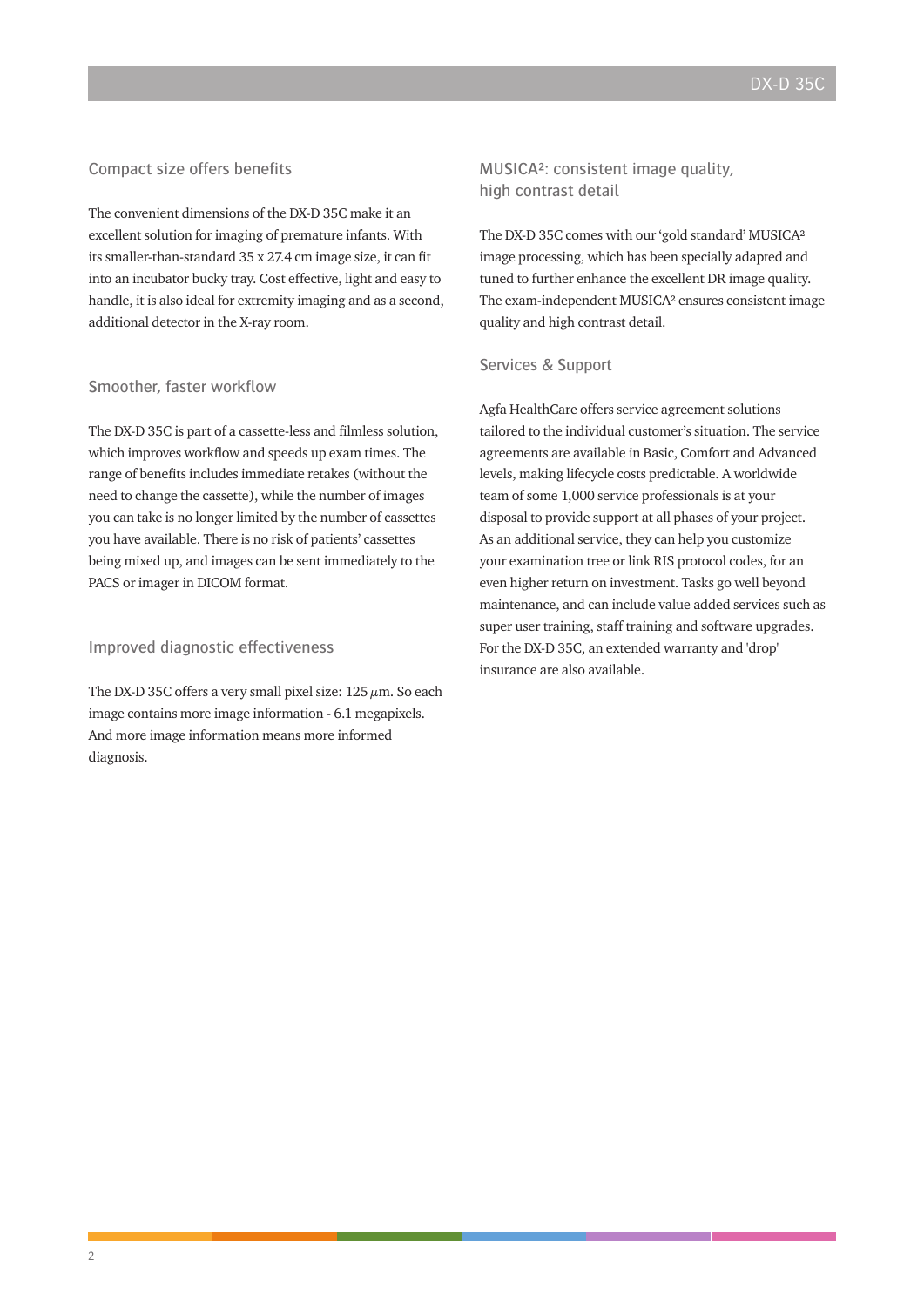## technical CUULITIIV

#### DETECTOR

- **Receptor type:** Amorphous Silicon Technology
- **Conversion screen:** Cesium Iodide (CsI)
- **Effective Image Area:** 350 x 274 mm
- **Size:** 38.4 x 30.7 x 1.5 cm (15.1 x 12.1 x 0.6 inch) (ISO 4090)
- **Weight:** 2.3 kg (5.1 lbs) (incl. battery)
- **Gray scale:** 4,096 gradations
- **A/D conversion:** 14 bits
- **Pixel Matrix:** 2,192 (h) x 2,800 (v) (approx. 6.1 million pixels)
- **Pixel Pitch:** 125 μm
- **Resolution:** 4 lp/mm
- **Energy Range Standard:** 40-150 kVp
- **Wireless data transmission from detector to access point:** IEEE 802.11n (2.4/5 Ghz)

#### Environmental requirements: **Operation**

- **• Temperature:** 15 to 30° C
- **Humidity:** 30 to 80% RH (without condensation)
- **Atmospheric pressure:** 700 to 1060 hPa

#### **Storage (unpacked)**

- **• Temperature:** 5 to 40° C
- **Humidity**: 30 to 85% RH (without condensation)
- **Atmospheric pressure:** 700 to 1060 hPa

#### **Transportation (in package at point of purchase)**

- **• Temperature:** -30 to 50° C
- **Humidity:** 10 to 95% RH (without condensation)
- **Atmospheric pressure:** 700 to 1060 hPa

#### Battery Pack

- **• Type:** Lithium ion battery
- **Operation temperature range:** 15 to 30° C
- **Operational humidity:** 85 % Rh or less
- **Rated voltage:** 11.1 V DC
- **Capacity:** Typ. 2,490 mAh/Min. 2,400 mAh
- **Battery performance:** up to 800 images (@ 15 s cycle, 1 s sleep) or 140 images (@ 100 s cycle, 1 s sleep) without recharging
- **Charging time:** approx. 3 hours (from empty to full charge)
- **Dimensions:** 127 x 161 x 7 mm (5.00 x 6.34 x 0.28 inch)
- **Weight:** 250 g (0.55 lbs)

#### Battery charger

- **• 2 slots to charge 2 battery packs at the same time**
- **• Rated input power:** 100-240 V AC, 50/60 Hz, 0.7-0.37 A, 70 VA-90 VA
- **Rated output power:** 12.33 V DC/1.2 A
- **Operation temperature and humidity range:** 5 to 35° C, 20 to 85% Rh
- **Storage temperature and humidity range:** -30 to 60° C, 10 to 85% Rh
- **Dimensions:** 105 x 230 x 110 mm (4.13 x 9.05 x 4.33 inch)
- **Weight:** 780 g (1.72 lbs) (excl. cables and cords)

#### X-ray Interface Unit

- **• Rated input power:** 12 V DC, 0.25 A (powered by an AC adapter)
- **Dimensions:** 195 x 140 x 55 mm (7.68 x 5.51 x 2.17 inch)
- **Weight:** 1 kg (2.20 lbs)(excl. cables and cords)